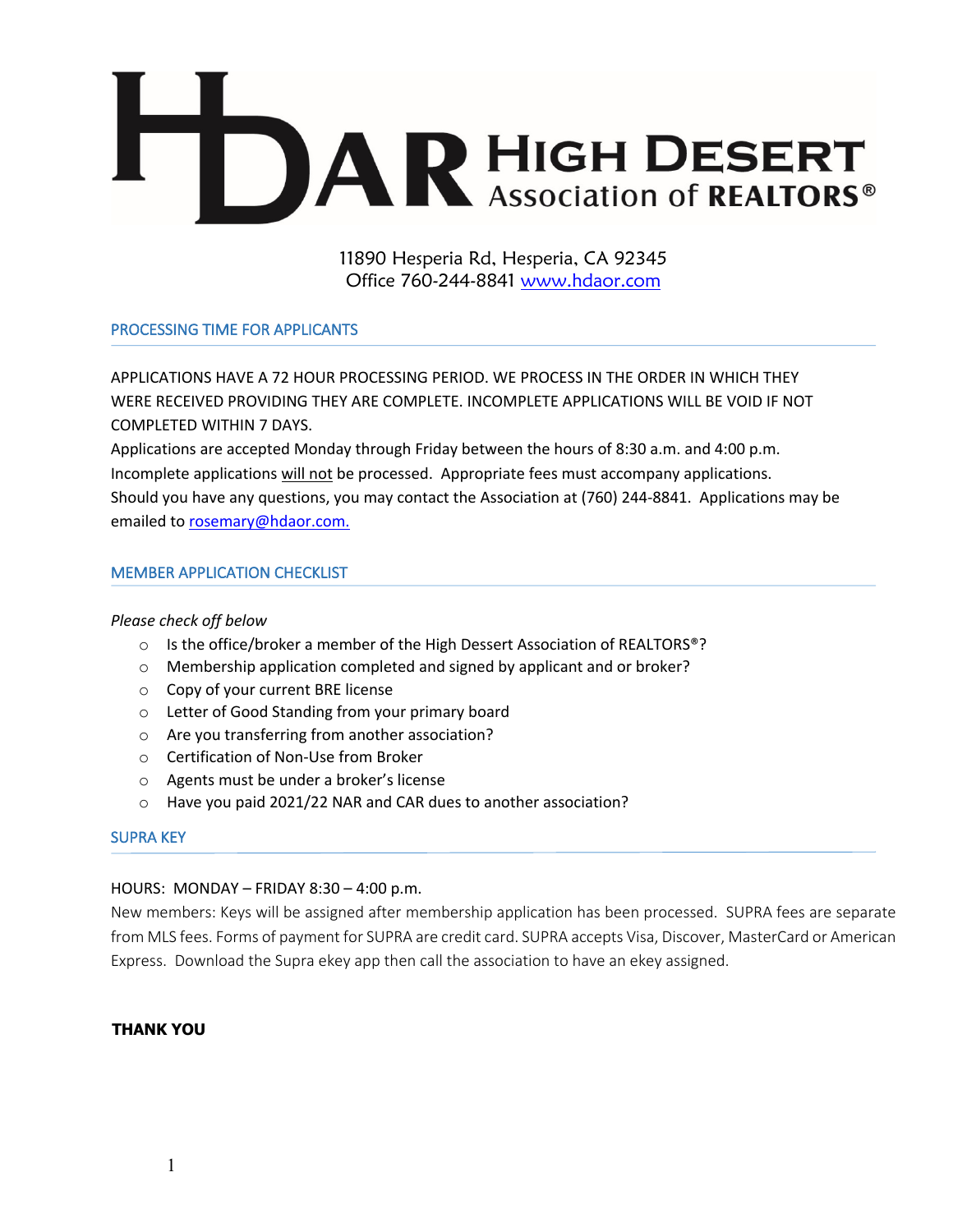



11890 Hesperia Rd, Hesperia, CA 92345

### **Office 760-244-8841 www.hdaor.com**

# **Multiple Listing-Only Application 2022 Type of Application**

|                             | I apply for the following category of membership:<br>MLS Broker Participant<br>MLS Appraiser Participant                                                                                                                       |                                                                                                                                                                                                                                | $\Box$ MLS Agent<br><b>Board of Choice</b>                                                                                                                                                                                    |                                                                                                       |
|-----------------------------|--------------------------------------------------------------------------------------------------------------------------------------------------------------------------------------------------------------------------------|--------------------------------------------------------------------------------------------------------------------------------------------------------------------------------------------------------------------------------|-------------------------------------------------------------------------------------------------------------------------------------------------------------------------------------------------------------------------------|-------------------------------------------------------------------------------------------------------|
| <b>Office Information</b>   |                                                                                                                                                                                                                                |                                                                                                                                                                                                                                |                                                                                                                                                                                                                               |                                                                                                       |
|                             |                                                                                                                                                                                                                                |                                                                                                                                                                                                                                |                                                                                                                                                                                                                               |                                                                                                       |
|                             | (number)                                                                                                                                                                                                                       | (street)                                                                                                                                                                                                                       | (city)                                                                                                                                                                                                                        | (zip)                                                                                                 |
|                             |                                                                                                                                                                                                                                |                                                                                                                                                                                                                                |                                                                                                                                                                                                                               |                                                                                                       |
|                             | (number)                                                                                                                                                                                                                       | (street)                                                                                                                                                                                                                       | (city)                                                                                                                                                                                                                        | (zip)                                                                                                 |
|                             |                                                                                                                                                                                                                                |                                                                                                                                                                                                                                | Bus Phone: Bus Fax: Bus Fax: Bus Fax: Bus Fax: Bus Fax: Bus Fax: Bus Fax: Bus Fax: Bus Fax: Bus Fax: Bus Fax: Bus Fax: Bus Fax: Bus Fax: Bus Fax: Bus Fax: Bus Fax: Bus Fax: Bus Fax: Bus Fax: Bus Fax: Bus Fax: Bus Fax: Bus |                                                                                                       |
| <b>Personal Information</b> |                                                                                                                                                                                                                                |                                                                                                                                                                                                                                |                                                                                                                                                                                                                               |                                                                                                       |
|                             |                                                                                                                                                                                                                                | Name: Lawrence and the contract of the contract of the contract of the contract of the contract of the contract of the contract of the contract of the contract of the contract of the contract of the contract of the contrac |                                                                                                                                                                                                                               |                                                                                                       |
|                             |                                                                                                                                                                                                                                |                                                                                                                                                                                                                                |                                                                                                                                                                                                                               |                                                                                                       |
|                             | (number)                                                                                                                                                                                                                       | (street)                                                                                                                                                                                                                       | (city)                                                                                                                                                                                                                        | (zip)                                                                                                 |
|                             |                                                                                                                                                                                                                                |                                                                                                                                                                                                                                |                                                                                                                                                                                                                               |                                                                                                       |
|                             |                                                                                                                                                                                                                                |                                                                                                                                                                                                                                |                                                                                                                                                                                                                               |                                                                                                       |
|                             |                                                                                                                                                                                                                                |                                                                                                                                                                                                                                |                                                                                                                                                                                                                               |                                                                                                       |
|                             |                                                                                                                                                                                                                                |                                                                                                                                                                                                                                |                                                                                                                                                                                                                               |                                                                                                       |
|                             |                                                                                                                                                                                                                                |                                                                                                                                                                                                                                | to work in the High Desert. Take your key to your board to have it programmed.                                                                                                                                                | SUPRA KEY If you have an active key or E-Key your key must be programmed with the system code of 0411 |
| <b>*KEY</b>                 |                                                                                                                                                                                                                                |                                                                                                                                                                                                                                |                                                                                                                                                                                                                               |                                                                                                       |
|                             | *Board leased from the state of the state of the state of the state of the state of the state of the state of the state of the state of the state of the state of the state of the state of the state of the state of the stat |                                                                                                                                                                                                                                |                                                                                                                                                                                                                               | Supra access is generally granted within 24-72 hours of active membership.                            |
|                             | What is your primary Board/Association?                                                                                                                                                                                        |                                                                                                                                                                                                                                |                                                                                                                                                                                                                               |                                                                                                       |

What is your primary Board/Association?\_\_\_\_\_\_\_\_\_\_\_\_\_\_\_\_\_\_\_\_\_\_\_\_\_\_\_\_\_\_\_\_\_\_\_\_\_\_\_\_\_\_\_\_\_\_\_\_\_\_\_\_\_\_\_\_\_\_\_\_\_\_\_\_ Do you have a NRDS number?\_\_\_\_\_\_\_\_\_\_\_\_\_\_\_\_\_\_\_\_\_\_\_\_\_\_\_\_ NRDS #\_\_\_\_\_\_\_\_\_\_\_\_\_\_\_\_\_\_\_\_\_\_\_\_\_\_\_\_\_\_\_\_\_\_\_\_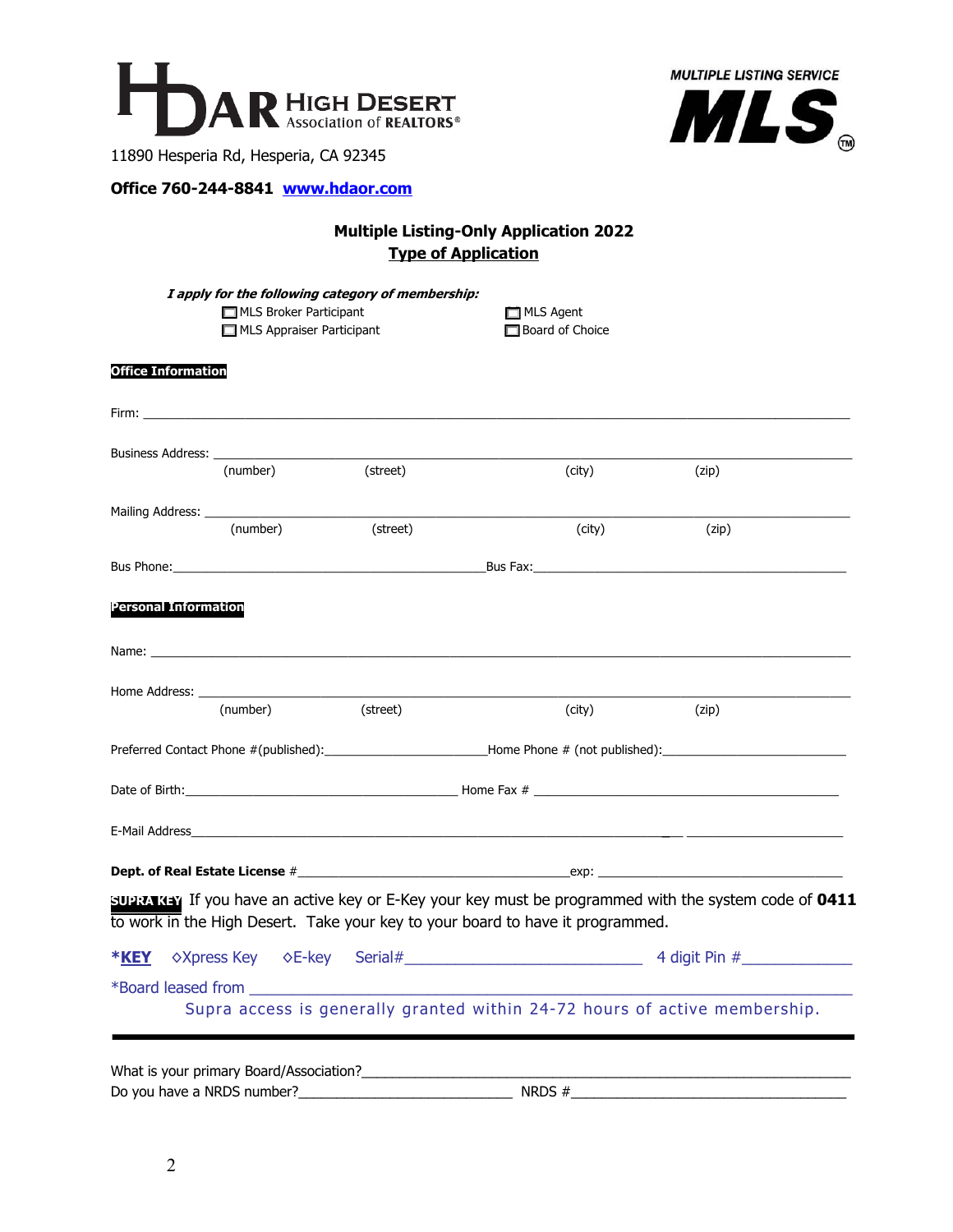I hereby apply for participation in the Multiple Listing Service of the High Desert Association of REALTORS®. I represent that I am a real estate broker, and duly licensed as such by the State of California. I acknowledge prior receipt of a current copy of the Multiple Listing Service Rules and Regulations for my personal use and retention. I represent that I have or will read the same and agree to abide by them as standing and amended.

- I agree to pay the initial Participation Fee and all other financial charges required by the Multiple Listing Service Participants.
- I acknowledge that I am a Multiple Listing Participant only and not entitled to serve on any Association committees, vote upon or otherwise participate in the operational aspect of the Multiple Listing Service, or to receive any service limited to Association REALTOR® members.
- **I EXPRESSLY UNDERSTAND AND AGREE** to insure that all licensees accessing the MLS through my membership will join the MLS as a subscriber, pay all relevant fees, and attend the Multiple Listing portion of the Orientation Class.

#### **Arbitration Agreement**

A condition of membership in the Board/Association as a REALTOR® or REALTOR-ASSOCIATE® and participant in the MLS is that you agree to binding arbitration of disputes. As a REALTOR® (including Designated REALTOR®) or REALTOR-ASSOCIATE® member, you agree for yourself and the corporation or firm for which you act as a partner, officer, principal or branch office manager to binding arbitration of disputes with (i) other REALTOR<sup>®</sup> or REALTOR-ASSOCIATE<sup>®</sup> members of this Board/Association; (ii) with any member of the California or National Association of REALTORS®; and (iii) any client provided the client agrees to binding arbitration at the Board/Association. As a MLS Broker or Appraiser Participant or MLS Subscriber, you agree for yourself and the corporation or firm for which you act as a partner, officer, principal or branch office manager to binding arbitration of disputes with (i) other MLS participants and subscribers; or (ii) any other MLS Broker or Appraiser Participant or MLS Subscriber of another Board/Association MLS which shares a common database with this Board/Association MLS through a Regional or Reciprocal Agreement. Any arbitration under this agreement shall be conducted using the Board/Association facilities and in accordance with the Board/Association rules and procedures for arbitration, pursuant to the California Code of Ethics and Arbitration Manual.

### **Fax / E-mail Authorization**

My signature below authorizes the Association, including its local, state and national subsidiaries or representatives, to fax or e-mail me material advertising the availability of, or quality of, any property, goods or services offered, endorsed or promoted by the Association, at the fax number and e-mail address above.

#### **Notice to Indemnify and Hold Harmless**

As a condition to permit broker-load listings to be entered into the High Desert Association of REALTORS® Multiple Listing System, the undersigned broker participant agrees to indemnify and hold the High Desert Association of REALTORS® Multiple Listing Service harmless, in the event that a violation of fair housing rules occurs on a broker-loaded listing.

 $\_$  . The contribution of the contribution of the contribution of the contribution of the contribution of the contribution of  $\mathcal{L}_\text{max}$ 

 $\_$  , and the set of the set of the set of the set of the set of the set of the set of the set of the set of the set of the set of the set of the set of the set of the set of the set of the set of the set of the set of th

Applicant Signature

Print Broker/Appraiser Name

**Date:**  $/$  2022  $/$ 

**Broker/Appraiser Signature**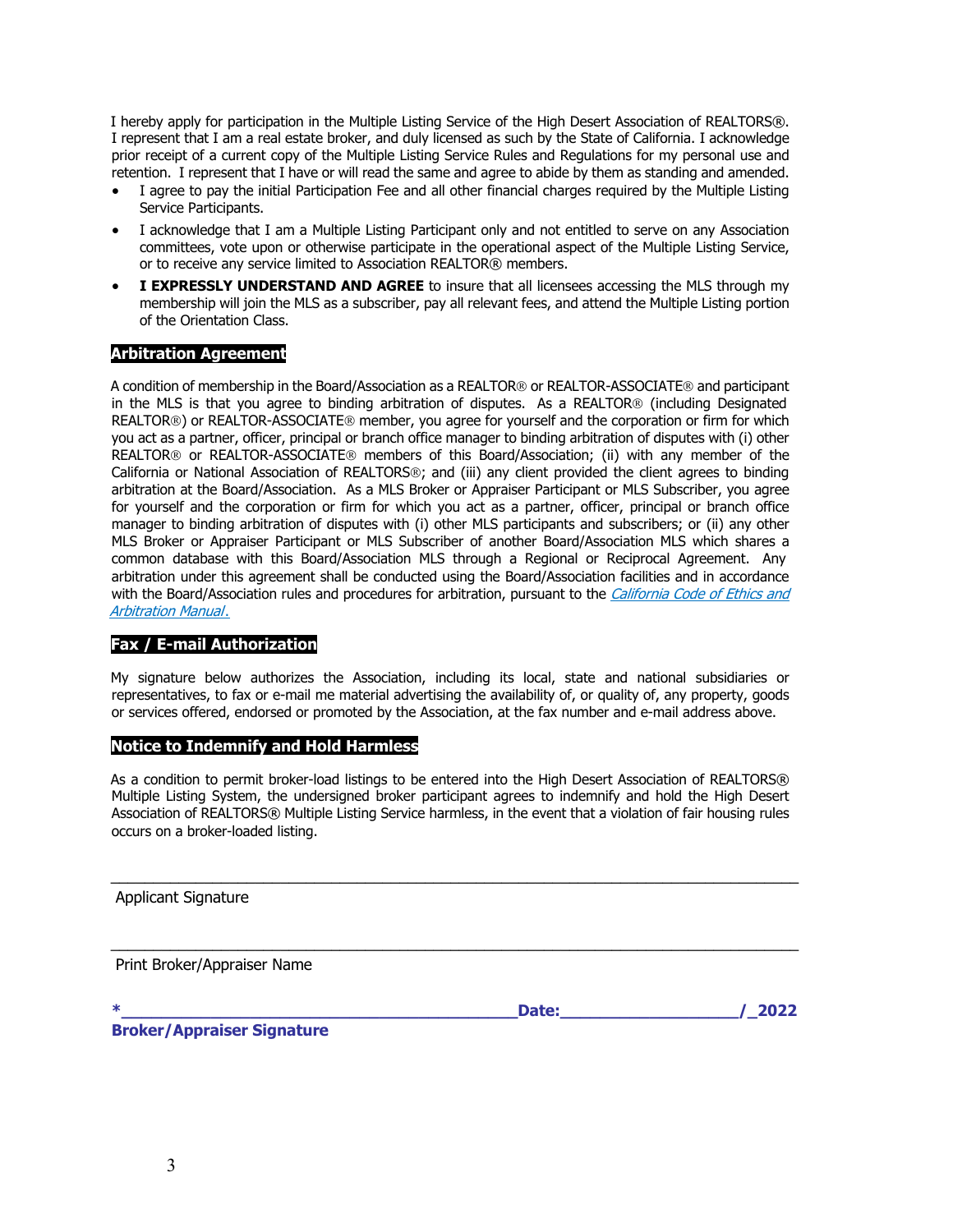#### **Applicants Please Note**

The subscribing parties understand that the unauthorized use of information, reports, printouts, passwords is prohibited and is a violation of MLS Rules regarding confidentiality of the MLS, which can result in the cancellation of passwords, and/or disciplinary action as provided in the MLS Rules and Regulation of the Association. All billing statements are emailed to the email address on file. The subscriber also understands that once membership has been cancelled for more than one year the current application fee will apply.

**The subscriber also understands that there is a "No Refund" policy. \_\_\_\_\_\*(Initial here)**

**I understand that MLS orientation is mandatory for all new applicants. Failure to complete orientation within 60 days will result in suspended of membership and is a fineable offence by CRMLS.** 

| <b>Rule</b>               | <b>Warning</b>                             | <b>Summary</b>                                |                                                                    |                                     |
|---------------------------|--------------------------------------------|-----------------------------------------------|--------------------------------------------------------------------|-------------------------------------|
| $4.1 - 4.4$               | <b>Yes</b>                                 |                                               | Non-Completion of Required MLS Orientation Program Within Set Time |                                     |
|                           | (Initial here) <sup>*</sup> (Initial here) |                                               |                                                                    |                                     |
|                           | WE DO NOT TAKE CASH                        |                                               |                                                                    |                                     |
| <b>MLS Quarterly Fees</b> |                                            |                                               |                                                                    | $\zeta$ and $\zeta$                 |
|                           |                                            | Broker App Fee \$250.00 Agent App Fee \$50.00 |                                                                    | $\zeta$                             |
| <b>MLS Security Fee</b>   |                                            |                                               |                                                                    | $\sin 25.00$                        |
|                           | <b>3. TOTAL AMOUNT PAID</b>                |                                               |                                                                    | $\frac{1}{2}$                       |
|                           |                                            |                                               |                                                                    |                                     |
|                           |                                            |                                               | [ ] MasterCard [ ] Visa [ ] American Express [ ] Discover          |                                     |
|                           |                                            |                                               |                                                                    | <u>Exp: / ____</u> *Amount_________ |

| ماله<br>∽ |                              |  |  |  |
|-----------|------------------------------|--|--|--|
|           | <b>Applicant's Signature</b> |  |  |  |

**\*Required to process.**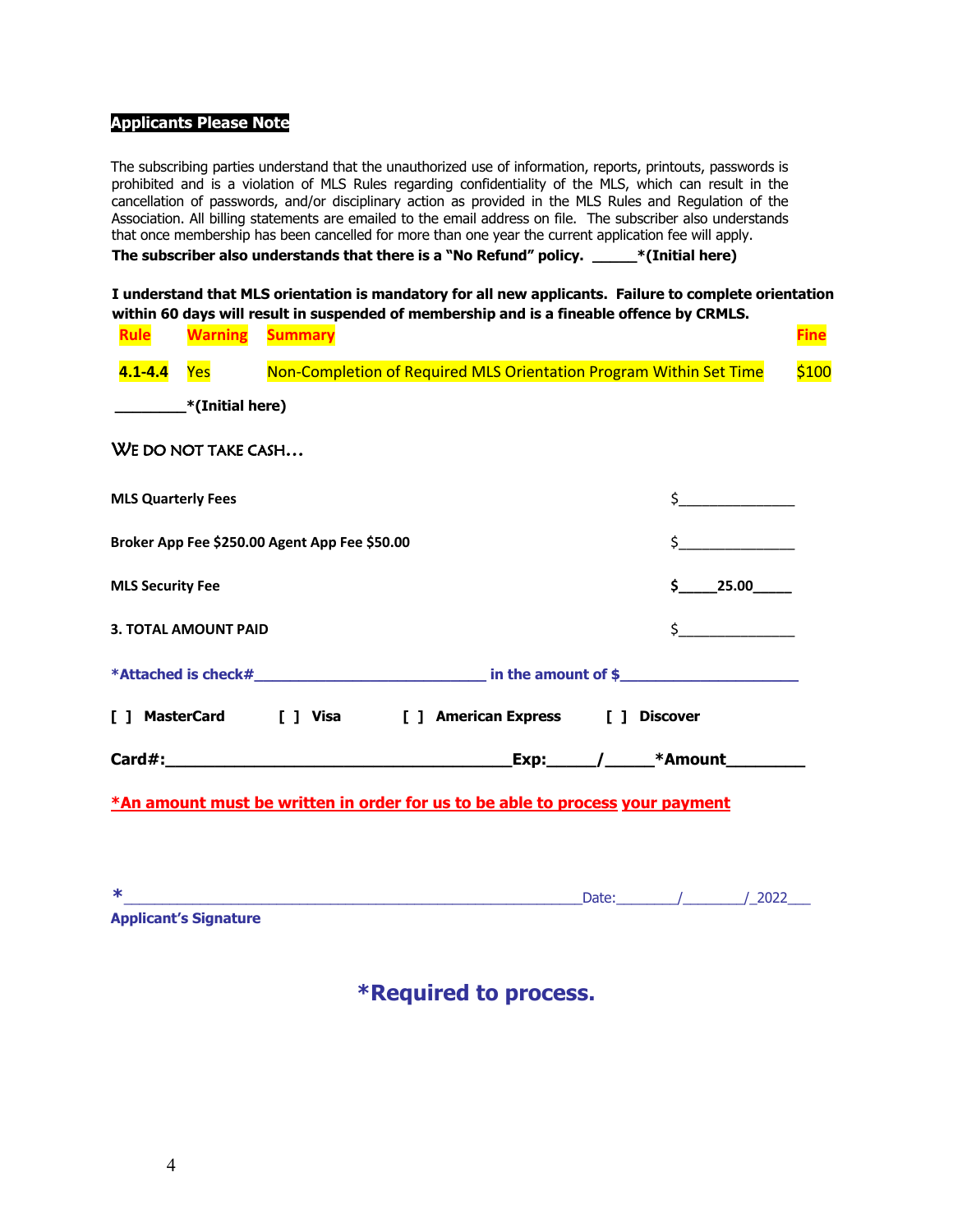**For broker use only**

## **Office Manager**

## **Additional Information**

Brokers' if you have an office manager and would like to add them please check the appropriate box below:

- If this agent is the "**Acting Manager**" and a current member with HDAR they will have all their normal rights on the MLS including have the right to sign on applications as an authorized signature and to act on the brokers' behalf.
- If the manager is **NOT** a current member, the "**Manager Position**" with HDAR does NOT make them a member, it only provides the right to sign on applications for the broker.

| $\Box$ Acting Manager | <b>Manager Position</b> |
|-----------------------|-------------------------|
|                       |                         |
| Name                  | Office Name             |
| print                 | print                   |
|                       |                         |
|                       |                         |
|                       |                         |
| *Manager Signature    |                         |
|                       |                         |
|                       |                         |
|                       |                         |

 $\_$  , and the set of the set of the set of the set of the set of the set of the set of the set of the set of the set of the set of the set of the set of the set of the set of the set of the set of the set of the set of th

**\*Broker Signature**